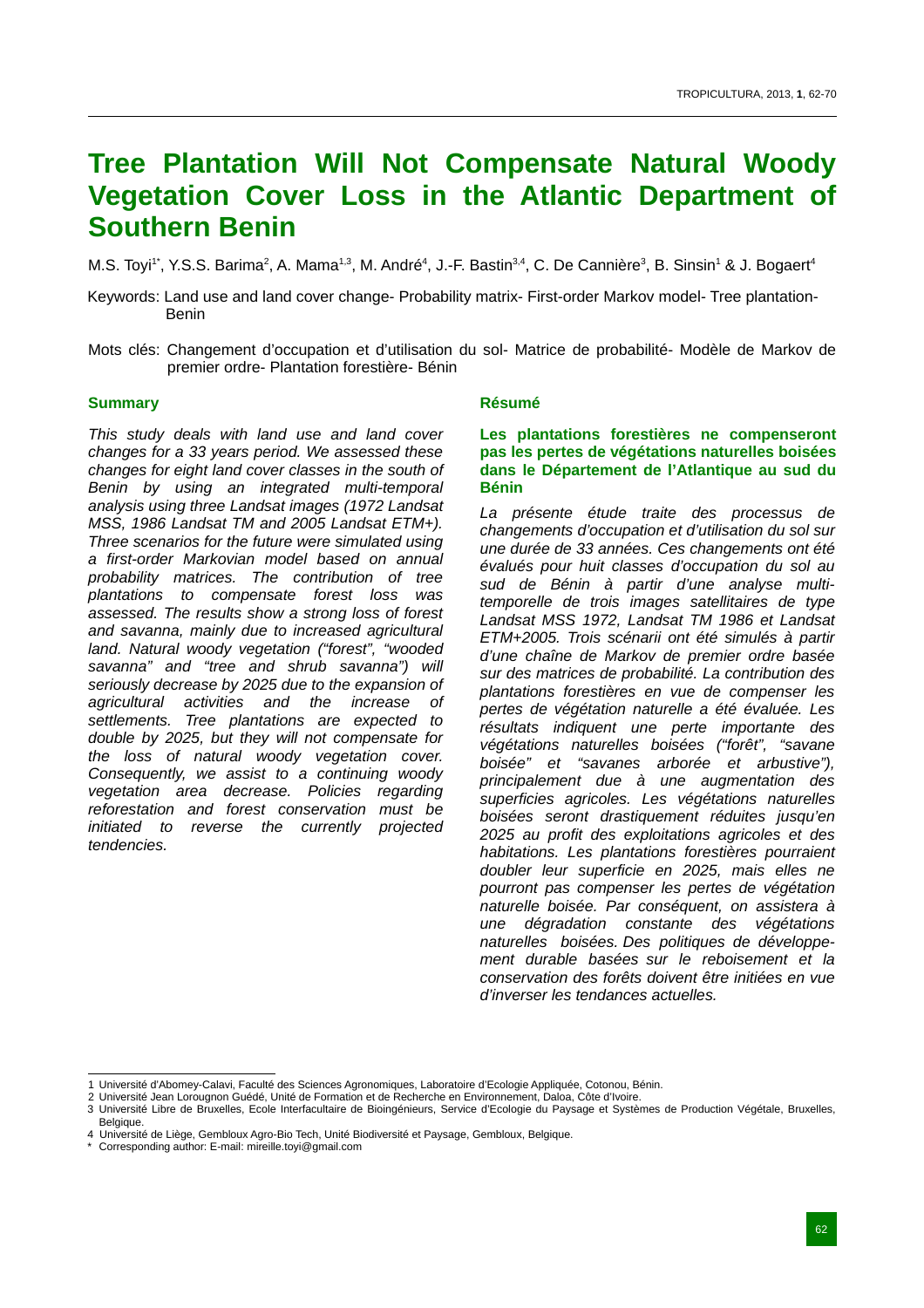# **Introduction**

Demographic pressure, urbanization and traditional shifting agriculture are the main causes of landscape changes which may have a long-term impact on sustainable food production, forest resources, climate and hence, human welfare (3, 10, 19, 25). The Atlantic Department in Benin constitutes an important agricultural and economic centre. This situation reinforces the annual net decrease in vegetation cover area estimated at 2.5 % (18). Is reforestation initiated by the government able to compensate this alarming degradation? Since this is still an open question, the assessment of changes occurring in land cover is an important issue enabling the improvement of the management of the ecosystems and their services (26).

Land use and land cover change analysis, using satellite imagery and geographic information systems (GIS) is a basic tool in assessing the environmental consequences of human activity (6, 11, 16). In this study, land cover is the biogeophysical state of the Earth's land surface including biota, soil, topography and other aspects focusing on the conversion of one land cover class into another (33). Land use involves the mechanisms by which the bio-geophysical attributes of a land are changed (34). To assess the possibilities for natural vegetation conservation, future scenarios are explored using a Markov model (7). This study aims to use satellite imagery and GIS analysis to quantify landscape changes from 1972 to 2005 and to predict land cover changes till the year 2025.

# **Methods**

## **Study area**

The south of Benin (Atlantic Department) is located within the Region of Interest (ROI) between 6°25'-7°00'N and 1°30'- 2°36'E (Figure 1). Ferrallitic soils of red hue represent the most frequently occurring soil type. The Guinean vegetation types with varying land cover categories characterize this ROI (2). Agriculture is the main activity in this ROI which also represents nearly 60% of the population and hence undergoes a strong anthropogenic pressure (18).



Figure 1 : Location of the study area in the southern part of Benin, Atlantic Department.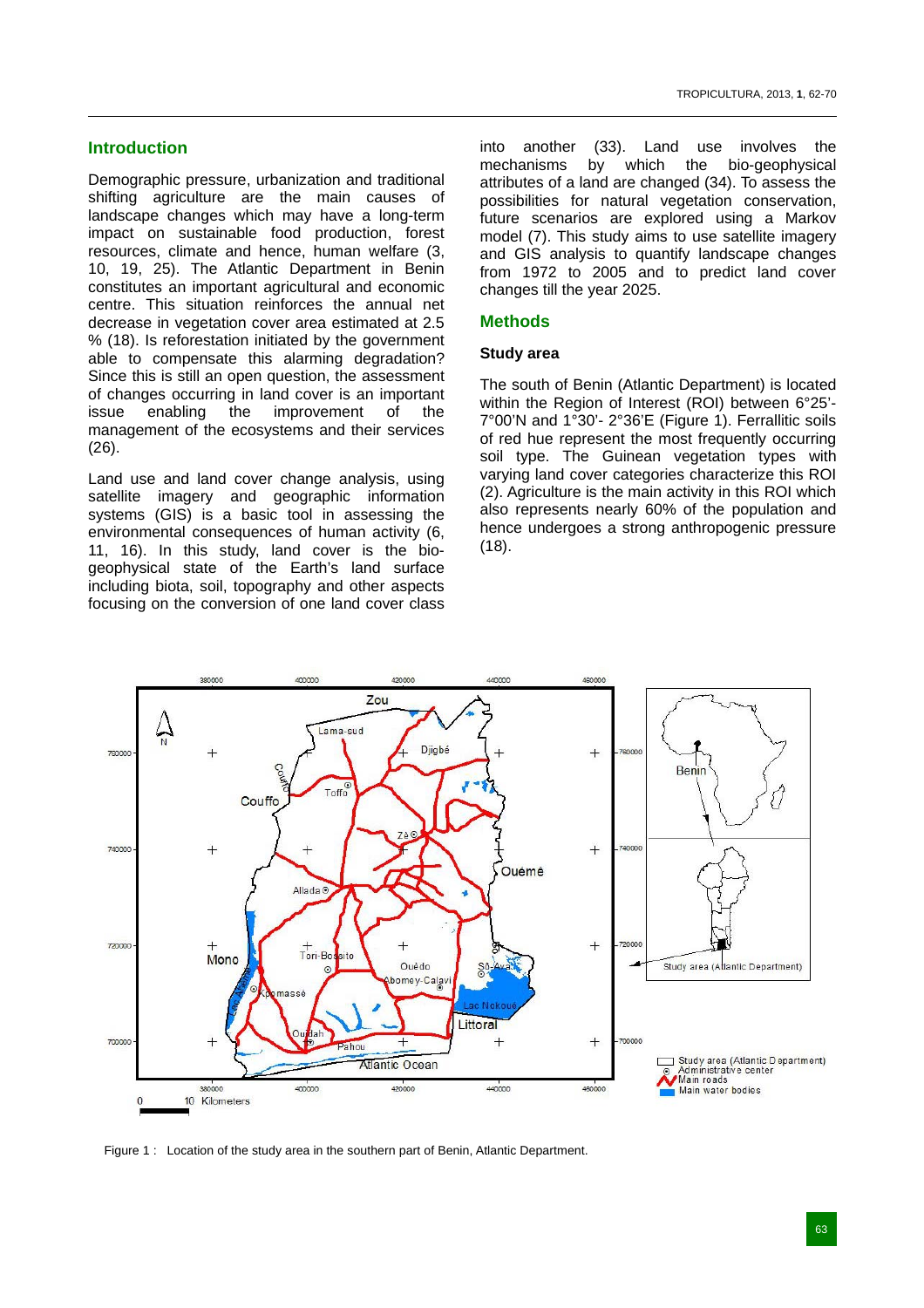# **Data acquisition and image analysis**

Three images of Landsat Multi-Spectral Scanner (MSS, 1972), Landsat Thematic Mapper (TM, 1986) and Landsat Enhanced Thematic Mapper Plus (ETM+, 2005) were processed (12). Acquisition took place during the dry season to minimize variations in vegetation phenology. The 13 classes obtained after an unsupervised classification (10) of the 2005 image using the ISODATA algorithm of the ENVI 4.1 software, were merged into 11 classes by visual interpretation based on local expertise, radiometric characteristics and existing vegetation maps.

From the 2008 National Forest Inventory database, we adopted eight classes: forest, wooded savanna, tree and shrub savanna, degraded savanna, tree plantation, agroforestry oil palm plantation, field and fallow and settlement (including bare soil and roads). We added three classes: swampy meadow, water surface, and a class representing cloud cover ; the latter was excluded for further analysis to avoid bias. In addition, swampy meadow and water surface were excluded for the good of the study. To assess classification accuracy, 586 reference points were chosen using a stratified sampling scheme.

A confusion matrix and a Kappa coefficient (*κ*) were established (14). The 2005 image was assessed for accuracy, assuming that similar patterns hold for the classification of the other Landsat scenes. The spectral features obtained after this classification were used to classify the 1972 and 1986 images using the Maximum Likelihood Algorithm.

# **Land use change analysis**

The classified images were incorporated into ArcGis 9.3 software for change assessment. To allow a comparative analysis between dates based on the same area and to avoid bias, a mask was generated to eliminate the classes "no data", "swampy meadow" and "water surface" (23). The resulting remaining area is 2494.80 km² for further analysis. The changes concerned: vegetation cover loss (from forest to the other classes, from savannas to plantations or fields or from tree to shrubs, to weed and to settlements); vegetation regeneration (pathways of change which flow in the opposite case of loss) and unchanged. Three maps were generated: from 1972 to 1986, from 1986 to 2005 and from 1972 to 2005. A minimum mapping unit of 490 m² was applied using the "Dissolve by area" function of Arcview 3.2 to homogenize the precision of the maps. To quantify land use changes between two dates, a change rate (*Cr*)

was calculated for each land cover class :

$$
C_r = \frac{A_2 - A_1}{A_1} \times 100
$$
 (I)

where  $A_1$  and  $A_2$  are, respectively, the initial and final land cover area. Positive values of *Cr* indicate an increase of class area and negative values indicate a loss. Transition matrices were elaborated with the information of classes to describe land use changes (31).

## **Scenarios for the future**

Transition matrices were standardized to obtain an annual probability matrix *P*. The area proportions of classes during the initial year were put in a state vector *MA(t)*. By considering land cover as a stochastic process (29) and its changes as states of a Markov model (21, 36), the proportion that can be reached at a given time *t+1* by the first-order model is  $M_A(t)$  x  $P = M_A(t+1)$ .

Three different scenarios are developed for the period 2006-2025. The first scenario assumed that the changes observed for the period 1972-1986 would occur unaltered until 2025. The second scenario assumed that the probabilities recorded for the period 1986-2005 were sustained. The third scenario assumed that the long-term change probabilities of change would be those recorded from 1972 to 2005. The accuracy was assessed by testing the model with data not used to construct it (21). Hence, the area proportions expected from the model for 2005, based on the (1972-1986) scenario are compared with those of the 2005 map. The proportions expected for 1986 based on the (1972-2005) scenario are compared with those of the 1986 map. The  $\chi^2$  test was used with  $(m-1)$ degrees of freedom at a threshold of 5% and *m*  equal to the number of land cover classes (7).

# **Results**

# **Landscape composition**

The confusion matrix of the 2005 image (Table 1) and *κ*= 79.6% are acceptable for the analysis of the land cover classes (30). The landscape composition (Table 2; Figure 2) shows that agricultural lands ("Field and fallow" and "Agroforestry oil palm plantation") predominate in 1986 and 2005 (60.2% and 59.8% of the total area respectively). Natural woody vegetation ("Forest", "Wooded savanna" and "Tree and shrub savanna") record 49.4% of the total area in 1972 but are minor classes in 2005. The land cover class "Wooded savanna" disappeared from the landscape in 2005,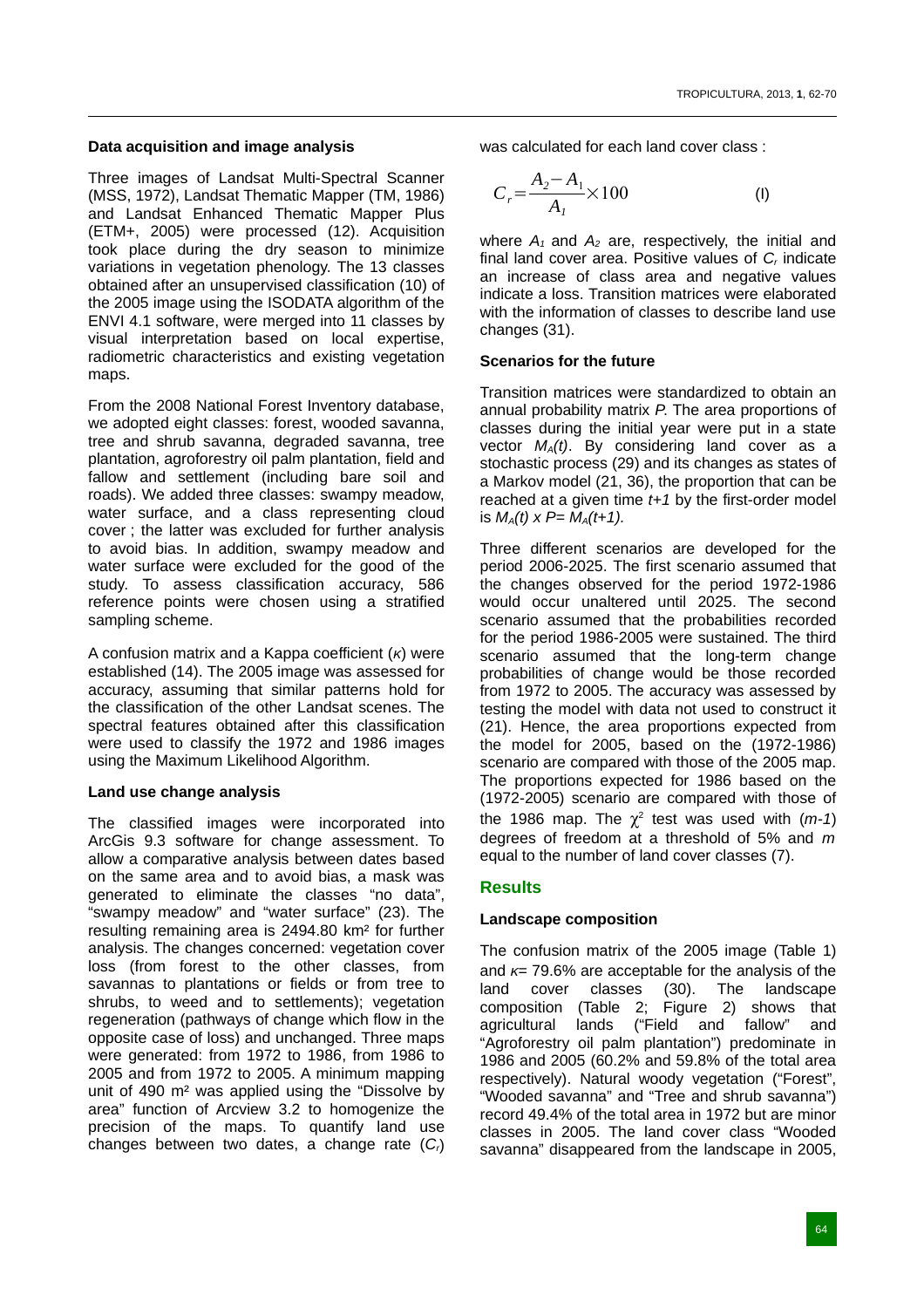#### **Table 1**

#### **Confusion matrix for the classification accuracy assessment (Atlantic Department, Benin, Landsat ETM+ 2005 image). All the values are expressed in percentage of the total number of pixels.**

|                                     | Ground truth |                   |                              |                     |                    |                                     |                     |            |  |  |
|-------------------------------------|--------------|-------------------|------------------------------|---------------------|--------------------|-------------------------------------|---------------------|------------|--|--|
| Classification                      | Forest       | Wooded<br>savanna | Tree and<br>shrub<br>savanna | Degraded<br>savanna | Tree<br>plantation | Agroforestry Oil<br>palm plantation | Field and<br>fallow | Settlement |  |  |
| Forest                              | 61.23        | 0.00              | 3.45                         | 8.17                | 6.70               | 3.45                                | 6.54                | 0.00       |  |  |
| Wooded savanna                      | 0.00         | 0.00              | 0.00                         | 0.00                | 0.00               | 0.00                                | 0.00                | 0.00       |  |  |
| Tree and shrub<br>savanna           | 10.44        | 0.00              | 83.41                        | 0.88                | 1.87               | 0.00                                | 1.02                | 0.00       |  |  |
| Degraded savanna                    | 17.24        | 0.00              | 6.32                         | 83.24               | 2.96               | 3.61                                | 5.52                | 0.00       |  |  |
| Tree plantation                     | 9.06         | 0.00              | 2.29                         | 3.09                | 82.70              | 1.30                                | 2.04                | 0.00       |  |  |
| Agroforestry oil palm<br>plantation | 0.00         | 0.00              | 0.00                         | 0.00                | 0.11               | 90.36                               | 2.87                | 0.00       |  |  |
| Field and fallow                    | 2.06         | 0.00              | 4.57                         | 3.75                | 5.41               | 1.41                                | 75.86               | 3.63       |  |  |
| Settlement                          | 0.00         | 0.00              | 0.00                         | 0.00                | 0.00               | 0.00                                | 2.07                | 96.66      |  |  |

**Table 2 Landscape composition in 1972, 1986 and 2005 (Atlantic Department, Benin) and change rates for 1972-1986, 1986-2005, and 1972-2005. Values are expressed in area (km²) and in percentage of the total landscape area.**

|                                  |                 |       | Years           | Change $(\%)$ |                 |       |           |           |           |
|----------------------------------|-----------------|-------|-----------------|---------------|-----------------|-------|-----------|-----------|-----------|
| Land cover classes               | 1972            |       | 1986            |               | 2005            |       | 1972-1986 | 1986-2005 |           |
|                                  | km <sup>2</sup> | %     | km <sup>2</sup> | %             | km <sup>2</sup> | %     |           |           | 1972-2005 |
| Forest                           | 184.23          | 7.38  | 81.96           | 3.29          | 14.81           | 0.59  | $-55.51$  | $-81.93$  | -91.96    |
| Wooded savanna                   | 391.92          | 15.71 | 211.16          | 8.46          | 0.00            | 0.00  | $-46.12$  | $-100.00$ | $-100.00$ |
| Tree and shrub savanna           | 655.53          | 26.28 | 286.59          | 11.49         | 158.99          | 6.37  | $-56.28$  | $-44.52$  | $-75.75$  |
| Degraded savanna                 | 0.00            | 0.00  | 0.00            | 0.00          | 43.60           | 1.75  |           | ٠         | ۰         |
| Tree plantation                  | 266.12          | 10.67 | 308.68          | 12.37         | 659.42          | 26.43 | 15.99     | 113.63    | 147.79    |
| Agroforestry oil palm plantation | 446.90          | 17.91 | 1035.63         | 41.51         | 827.48          | 33.17 | 131.74    | $-20.10$  | 85.16     |
| Field and fallow                 | 509.17          | 20.41 | 465.41          | 18.66         | 664.96          | 26.65 | $-8.59$   | 42.88     | 30.60     |
| Settlement                       | 40.93           | 1.64  | 105.38          | 4.22          | 125.53          | 5.03  | 157.46    | 19.12     | 206.69    |

giving the way to "Degraded savanna". "Tree plantation" occupies 10.7% in 1972 and 26.4% of the total area in 2005.

#### **Land cover change**

Table 3 shows the transition matrices for the three periods. Numbers represent landscape fractions persisting within a given category (values on the diagonal) or undergoing transformation to another class. Classes are ordered along a gradient of increasing anthropogenic impact so that values under the diagonal represent vegetation regeneration and those above it vegetation cover loss. Whatever the period considered, natural woody vegetation is to a large extent converted into "Tree plantation" and into agricultural land which

increase significantly. Regeneration occurs to a lesser extent as shown in figure 3.

#### **Model validation and scenarios for the future**

The  $\chi^2$  test for the comparison of observed and simulated proportions for 1986 and 2005 did not show significant differences  $(\chi^2$ <14,07; p>0,05). Hence, the model can be applied to assess scenarios of which the dynamics (1972-1986; 1986- 2005 or 1972-2005) hold for the future (Figure 4). It is important to emphasize the specific case of the 2005 data in this figure where values are those really observed in the image. We make this exception for the year 2005 to bring out the fact that "Wooded savanna" is absent from the landscape in this year.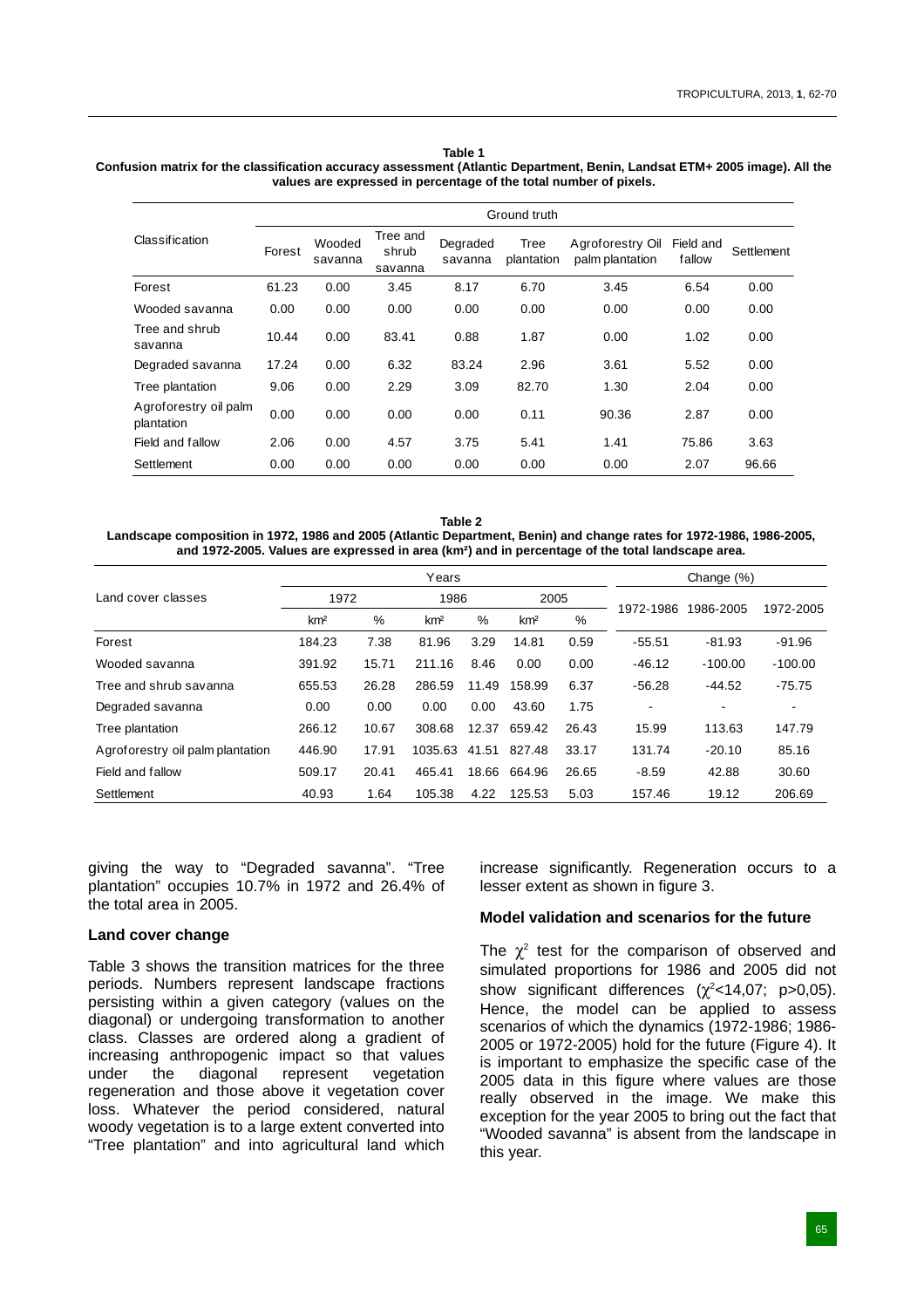

In fact, the simulated values of "Wooded savanna" in 2005 (1.6%, 0.9% and 1.6% respectively for the dynamics 1972-1986; 1986-2005 and 1972-2005) show its presence to some extent. Apart from this exception for the year 2005, the simulation normally takes its course, hence the similarity between the 2004 and 2006 data.

Assuming a persistence of the landscape dynamics

recorded for the period 1972-1986, natural woody vegetation would lose 40.3% of the landscape area by 2025 while "Tree plantation" would gain only 1.2% of the total area. If the dynamics recorded for 1986 to 2005 were to hold, the natural woody vegetation would lose 16.4% of the ROI area while "Tree plantation" would gain 11.8% by 2025. Natural woody vegetation would lose 36.2% of the total area while "Tree plantation" would gain 10.9%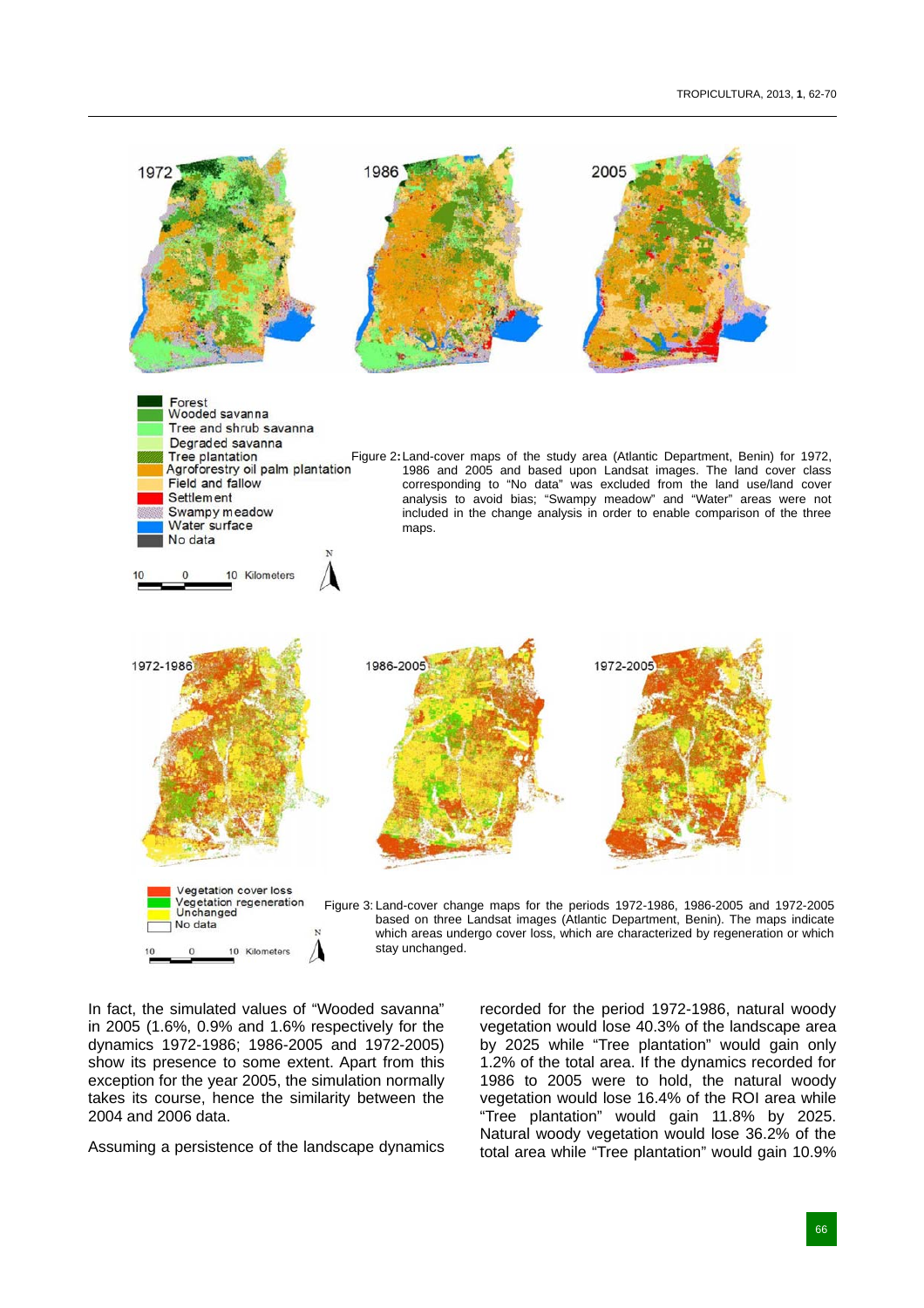#### **Table 3**

**Transition matrix for the areas (in percent) of the land cover classes for the three time periods observed (1972-1986, 1986- 2005, 1972-2005). Each value of the table corresponds to the fraction of the landscape converted within a period. Values on the diagonal denote class proportion stability during the period analyzed (Atlantic Department, Benin).**

|      |    |      |      |      | 1986      |      |       |       |      |
|------|----|------|------|------|-----------|------|-------|-------|------|
|      |    | Fo   | Ws   | Ts   | Ds        | Tp   | Op    | Ff    | Se   |
|      | Fo | 1.79 | 1.43 | 0.77 | 0.00      | 0.78 | 0.92  | 1.62  | 0.07 |
|      | Ws | 0.41 | 4.16 | 0.36 | 0.00      | 1.29 | 6.75  | 2.53  | 0.22 |
|      | Ts | 0.84 | 2.26 | 9.55 | 0.00      | 2.09 | 9.50  | 0.96  | 1.08 |
| 1972 | Ds | 0.00 | 0.00 | 0.00 | 0.00      | 0.00 | 0.00  | 0.00  | 0.00 |
|      | Tp | 0.16 | 0.11 | 0.16 | 0.00      | 7.26 | 2.63  | 0.32  | 0.02 |
|      | Op | 0.02 | 0.20 | 0.23 | 0.00      | 0.68 | 16.11 | 0.49  | 0.19 |
|      | Ff | 0.07 | 0.30 | 0.42 | 0.00      | 0.27 | 5.57  | 12.73 | 1.05 |
|      | Se | 0.00 | 0.00 | 0.00 | 0.00      | 0.00 | 0.03  | 0.01  | 1.59 |
|      |    |      |      |      | 2005      |      |       |       |      |
|      |    | Fo   | Ws   | Ts   | <b>Ds</b> | Tp   | Op    | Ff    | Se   |
|      | Fo | 0.35 | 0.00 | 1.00 | 0.04      | 0.29 | 0.42  | 1.13  | 0.06 |
|      | Ws | 0.03 | 0.00 | 1.18 | 0.56      | 4.57 | 0.55  | 1.43  | 0.15 |
|      | Ts | 0.00 | 0.00 | 2.73 | 0.18      | 4.52 | 0.38  | 3.40  | 0.27 |
| 1986 | Ds | 0.00 | 0.00 | 0.00 | 0.00      | 0.00 | 0.00  | 0.00  | 0.00 |
|      | Tp | 0.05 | 0.00 | 0.42 | 0.20      | 6.35 | 2.22  | 3.10  | 0.04 |
|      | Op | 0.15 | 0.00 | 0.55 | 0.42      | 7.92 | 27.53 | 4.50  | 0.43 |
|      | Ff | 0.00 | 0.00 | 0.39 | 0.35      | 2.71 | 2.01  | 12.68 | 0.51 |
|      | Se | 0.01 | 0.00 | 0.09 | 0.00      | 0.09 | 0.06  | 0.40  | 3.58 |
|      |    |      |      |      | 2005      |      |       |       |      |
|      |    | Fo   | Ws   | Ts   | Ds        | Tp   | Op    | Ff    | Se   |
|      | Fo | 0.17 | 0.00 | 1.06 | 0.38      | 1.68 | 1.36  | 2.61  | 0.13 |
|      | Ws | 0.10 | 0.00 | 0.65 | 0.21      | 6.92 | 5.03  | 2.54  | 0.24 |
|      | Ts | 0.12 | 0.00 | 3.80 | 0.59      | 6.85 | 10.10 | 3.40  | 1.42 |
| 1972 | Ds | 0.00 | 0.00 | 0.00 | 0.00      | 0.00 | 0.00  | 0.00  | 0.00 |
|      | Tp | 0.05 | 0.00 | 0.23 | 0.09      | 5.68 | 1.96  | 2.63  | 0.03 |
|      | Op | 0.07 | 0.00 | 0.33 | 0.21      | 2.62 | 11.29 | 2.99  | 0.40 |
|      | Ff | 0.08 | 0.00 | 0.30 | 0.26      | 2.67 | 3.42  | 12.46 | 1.22 |
|      | Se | 0.00 | 0.00 | 0.00 | 0.00      | 0.01 | 0.01  | 0.03  | 1.59 |

Fo = Forest; Ws = Wooded savanna; Ts = Tree and shrub savanna; Ds = Degraded savanna; Tp = Tree plantation; Op = Agroforestry oil palm plantation;  $Ff = Field$  and fallow;  $Se = Sett$ lement.

by 2025 if the dynamics recorded from 1972 to 2005 were to continue. Whatever the dynamics considered, woody areas would lose more than "Tree plantation" could gain by 2025.

## **Discussion**

Our results show a significant natural vegetation cover loss from 1972 to 2005, due to the increase of agricultural land area. This tendency was observed in other regions of Africa as well (6, 8, 10, 28). The extensions of villages and road networks, inappropriate agricultural practices and wood extraction have a significant impact on this area

loss (5, 9, 15, 37). The loss of natural woody area has negative implications on the environment (loss of biodiversity, increased emissions of carbon dioxide to the atmosphere and impacts on climate and soil) as well as on economy and society welfare (1, 17, 24). The specific case of natural woody vegetation cover loss into "Tree plantation" is the result of complex processes. In fact, the Forestry Administration and other landowners intensify agroforestry planting activities to compensate for woody cover losses. However, the "Tree plantation" class cannot replace the ecosystem services provided by natural forests (7).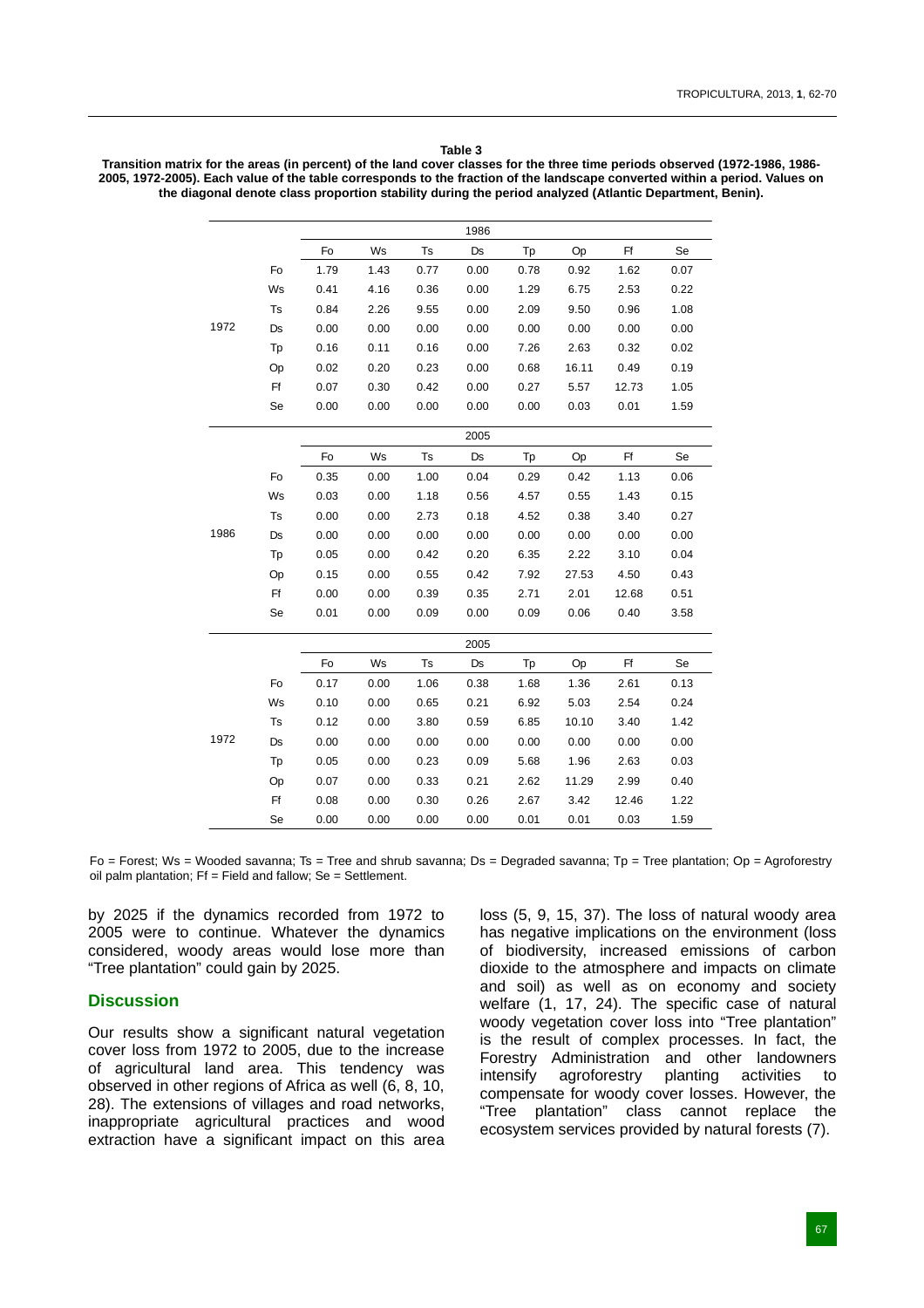

Figure 4: Simulation of the evolution of land-cover classes within the study area (Atlantic Department, Benin) under three future scenarios. 1972, 1986 and 2005 data are observations (resulting from image analysis); the other ones are simulated. The three scenarios are based on a first-order Markov model of land-use dynamics: (a) dynamics observed from 1972 to 1986 hold until 2025; (b) dynamics observed from 1986 to 2005 persist in the 2006-2025 period, and (c) dynamics observed for the whole period (1972-2005) hold in the 2006-2025 period.

The scenarios of the future show an increase in agricultural land while natural woody vegetation declines. "Tree plantation" would double its area by 2025. However, the significant increase in "Tree plantation" cannot compensate for the natural vegetation cover losses, whatever the base period selected for the model. Forest conservation, sustained reforestation and participative management are therefore crucial to preserve biodiversity and other services from (natural) forests (27).

Landsat imagery is useful in the identification of land cover classes despite their relative low resolution. Our study provides an integrated approach with a detailed multi-temporal analysis, useful in evaluating the current dynamics in the study area. In figure 4, the actual data of 1972, 1986 and 2005 are given together with the simulated data for the years in between them. Therefore, the year 2005 looks rather exceptional when compared to the adjacent years.

Nevertheless, the coherent smooth trends suggest indirectly the validity of the simulations. It should be noted, however, that the determination of annual transition probabilities remains subject to debate (32).

The first-order Markov model used is based on the

hypothesis that variable and potential factors influencing landscape dynamics remain unaltered for the periods 1972-1986, 1986-2005 or 1972- 2005. This hypothesis assumes that transition matrices are stationary (21). In fact, the results of simulation show that the loss of "Wooded savanna" is progressive in the landscape, contrary to the reality observed in the 2005 map where this class completely disappears. In addition, first-order Markov models do not take into account the history of land cover change, moreover, such models are not spatially explicit (4, 20).

Spatially explicit models must be used in the future, which take socio-environmental variables (such as demographic data) into account to reach a better understanding of the causes, locations and pathways of observed and simulated vegetation dynamics (35). Nevertheless, the first-order Markov model is useful for an exploratory analysis and to depict contrasting scenarios. Furthermore, its limitations are well understood (7, 13, 22). Overall, the trends observed did provide precise information on land cover changes.

# **Conclusion**

Through a detailed analysis of land use and land cover change from 1972 to 2005, landscape dynamics were assessed in the Benin Atlantic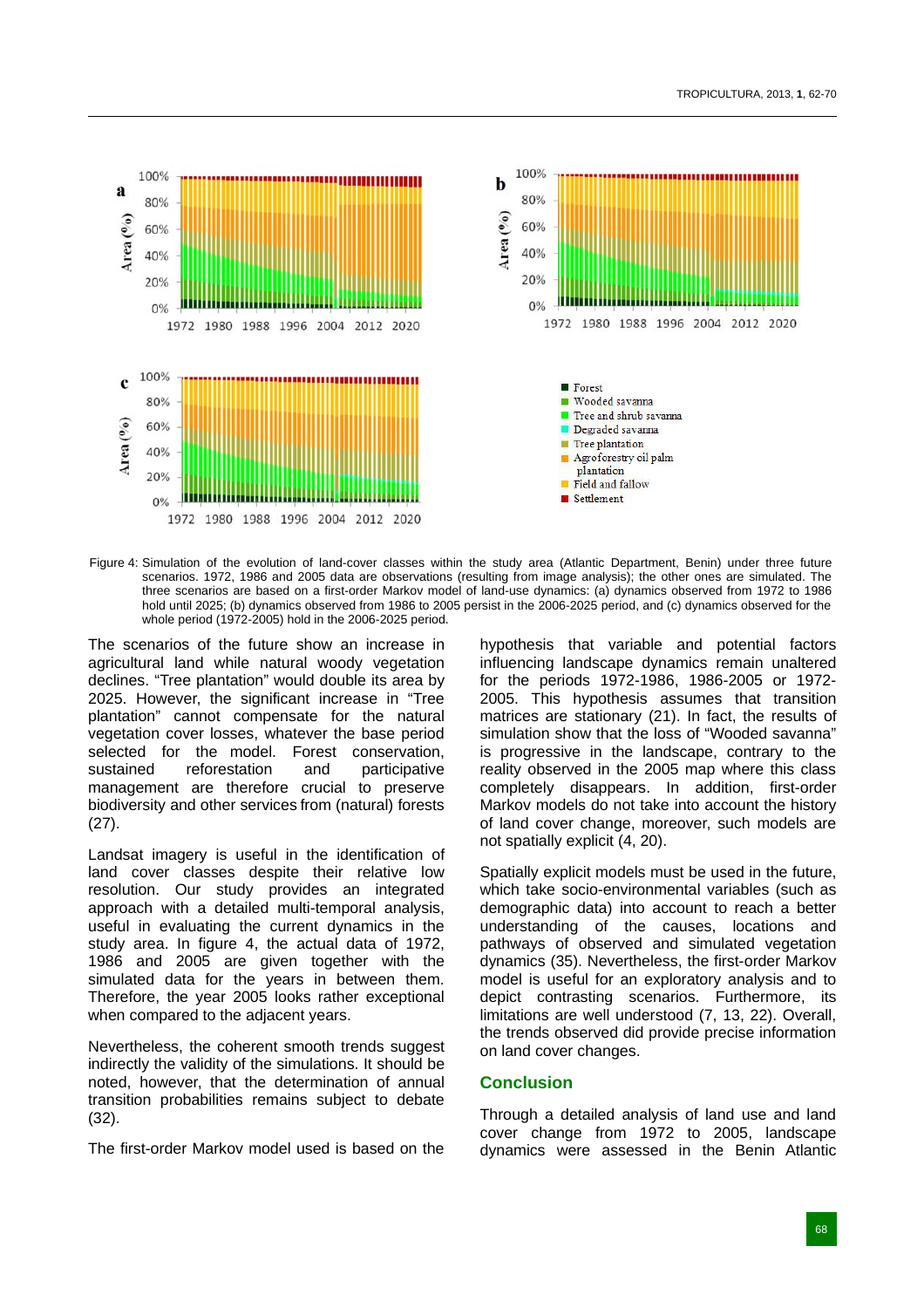Department, using Landsat imagery and GIS. The main driver of land cover change is anthropogenic pressure. Our study shows the importance of a multi-temporal approach and the pertinence of discrimination between the different pathways of change.

The first-order Markov model used to explore future trends shows a slightly positive impact due to the increase in "Tree plantation" by 2025. However, this increase does not compensate for the loss of the natural woody vegetation cover. Policies regarding the promotion of tree planting and forest conservation must be initiated to reverse the evolution described. Another challenge is to analyse the spectral signature of an important

forest tree species, e.g., teak (*Tectona grandis* L.f) to permit its rigorous monitoring.

# **Acknowledgements**

The authors thank the CUD-PIC "Contribution au développement d'une filière du teck au départ des forêts privées du Sud Bénin (Département Atlantique)". Dr. Peter Neuenschwander (International Institute of Tropical Agriculture, Benin) helped us for improving the manuscript. The research of J.-F. Bastin is supported by the FRIA/FNRS and by the Ecole Régionale postuniversitaire d'Aménagement et de gestion Intégrée des Forêts et Territoires tropicaux (ERAIFT, UNESCO, Kinshasa, D.R. Congo).

#### **Literature**

- 1. Achard F., Eva H.D., Mayaux P., Stibig H.-J. & Belward, A., 2004, Improved estimates of net carbon emissions from land cover change in the tropics for the 1990s. Global Biogeochemical Cycles, **18**, 1-11.
- 2. Adjanohoun E.J., Adjakidjè V., Ahyi M.R.A., Ake Assi L., Akoègninou A., d'Almeida J., Apovo F., Boukef K., Chadare M., Cusset G., Dramane K., Eyme J., Gassita J.-N., Gbaguidi N., Goudote E., Guinko S., Houngnon P., Issa L.O., Keita A., Kiniffo H.V., Kone-Bamba D., Musampa Nseyya A., Saadou M., Sodogandji Th., de Souza S., Tchabi A., Zinsou Dossa C. & Zohoun Th., 1989, Contribution aux études ethnobotaniques et floristiques en République Populaire du Bénin. Agence de Coopération Culturelle et techniques, Paris, 895 p.
- 3. Alignier, A., 2010, Distribution des communautés végétales sous l'influence des lisières forestières dans des bois fragmentés. Thèse de doctorat. Institut National Polytechnique de Toulouse, Université de Toulouse. 239 p.
- 4. Baker W.L., 1989, A review of models of landscape change. Landscape Ecology, **2**, 2, 111-133.
- 5. Bamba I., Yedmel M.S. & Bogaert J., 2010, Effets des routes et des villes sur la forêt dense dans la Province Orientale de la République Démocratique du Congo. European Journal of Scientific Research, **43**, 3, 417-429.
- 6. Barima Y.S.S., Barbier N., Bamba I., Traore D., Lejoly J. & Bogaert J., 2009, Dynamique paysagère en milieu de transition forêt-savane ivoirienne. Bois et Forêts des tropiques, **299**, 1, 15-25.
- 7. Barima Y.S.S., Egnankou M.W., N'doumé C.T.A., Kouamé F.N. & Bogaert J., 2010, Modélisation de la dynamique du paysage forestier dans la région de transition forêt-savane à l'Est de la Côte d'Ivoire. Télédétection, **9**, 2, 129-138.
- 8. Bogaert J., Bamba I., Kabulu J.P., Koffi K. J., De Cannière C., Visser M. & Sibomana S., 2008, Fragmentation of forest landscapes in central Africa: causes, consequences and management. *In*: Lafortezza R., Chen J., Sanesi G. & Crow Th.R. (Editors), Patterns and Processes in Forest Landscapes: Multiple Use and Sustainable Management. Springer, Verlag, New York, pp. 67-87.
- 9. Bogaert J., Barima Y.S.S., Iyongo W.M.L., Bamba I., Mama A., Toyi M. & Lafortezza, R., 2011, Forest fragmentation: causes, ecological impacts and implications for landscape management. *In*: C. Li, R. Lafortezza and J. Chen (editors), Landscape Ecology in Forest Management and Conservation: Challenges and Solutions for Global Change. HEP-Springer, pp. 273-296.
- 10. Brink A.B. & Eva H.D., 2009, Monitoring 25 years of land

cover change dynamics in Africa: a sample based remote sensing approach. Applied Geography, **29**, 501-512.

- 11. Brown D.G., 2003, Land use and forest cover on private in the upper Midwest USA, 1970 to 1990. Landscape Ecology, **18**, 777-790.
- 12. Clerici N., Bodini A., Eva H.D., Grégoire J.-M., Dulieu D. & Paolini C., 2006, Increased isolation of two biosphere reserves and surrounding protected areas (WAP Ecological Complex, West Africa). Journal for Nature Conservation, **15**, 26-40.
- 13. Cohen W.B., Spies T.A. & Fiorella M., 1995, Estimating the age and structure of forests in a multi-ownership landscape of western Oregon, U.S.A. International Journal of Remote Sensing, **16**, 721-746.
- 14. Congalton R.G. & Green K., 1999, Assessing the accuracy of remotely sensed data: principles and practices. Boca Raton, FL: Lewis Publishers, Florida, 137 p.
- 15. DeFries R. & Pandey D., 2010, Urbanization, the energy ladder and forest transitions in India's emerging economy. Land Use Policy, **27**, 130-138.
- 16. Dunn R.R., 2004, Recovery of faunal communities during tropical forest regeneration. Conservation Biology, **18**, 302- 309.
- 17. Eva H.D., Brink A.B. & Simonetti D., 2006, Monitoring landcover dynamics in sub-Saharan Africa. Luxembourg. Office for Official Publication of the European Communities, EUR 22498 EN.
- 18. F.A.O., 2005, Global Forest Resources Assessment 2005. FAO, Rome, Italy, 319 p.
- 19. Farina A., 2000, Landscape ecology in action. Kluwer Academic Publishers, Dordrecht 317 p.
- 20. Geoghegan J., Villar S.C., Kleipeis P., Mendoza P.M., Ogneva-Himmelberger Y. Chowdhury R.R., Turner II B.L. & Vance C., 2001, Modeling tropical deforestation in the southern Yucutan peninsular region: comparing survey and satellite data. Agriculture, Ecosystems and Environment, **85**  25-46.
- 21. Haefner J.W., 1996, Modeling biological systems: principles and applications. Chapman and Hall, New York.
- 22. Hall F.G., Botkin D.B., Strebel D.E., Woods K. D. & Goetz S.J., 1991, Large-scale patterns of forest succession as determined by remote sensing. Ecology, **72**, 628-640.
- 23. Hall C.A.S., Tian H., Qi Y., Pontius G., Cornell J. & Uhlig J., 1995, Modelling spatial and temporal patterns of tropical land use change. Journal of Biogeography, **22**, 753-757.
- 24. Hanski I., 2005, Landscape fragmentation, biodiversity loss and societal response. EMBO Reports, **6**, 388-392.